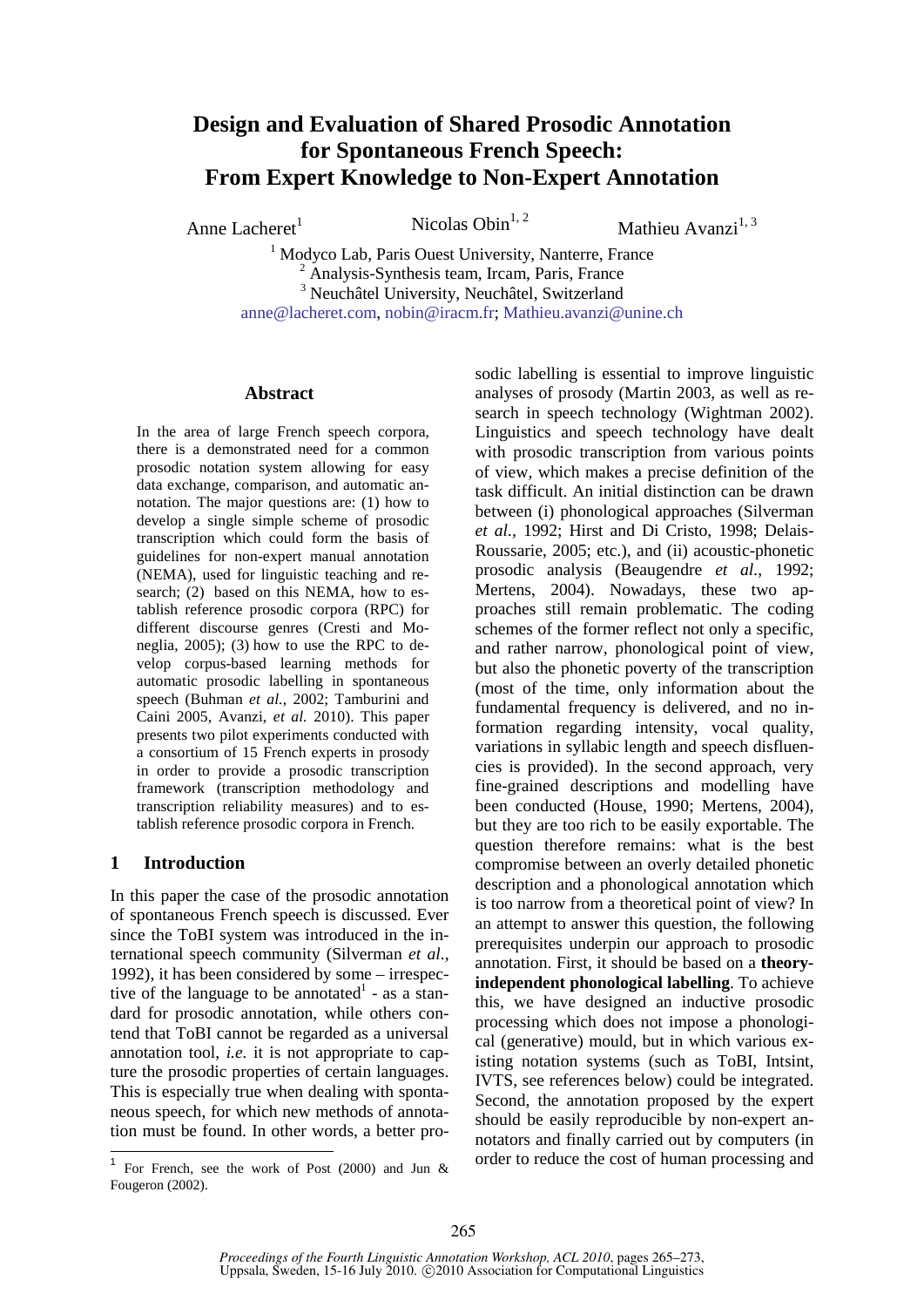to avoid the subjectivity and variability of manual treatment).

This paper deals with an initial set of fundamental questions: (i) What does it mean to develop a theory-independent method of annotation? What does it imply in terms of methodological choices? (ii) Can we consider a type of annotation which is based on a categorical processing of prosody as well as continuous judgment, or is the latter too difficult to implement and process in a shared prosodic annotation? (iii) What kind of preliminary analysis is required in order to write a well-documented guideline sharable in the community for French prosody annotation? These three questions led us to conduct two pilot experiments in 2009, which are presented here. Each section is structured as follows: description of the corpus, the task, and the results, and a brief discussion of the experiment in question to explain the final choices made for the reference prosodic labelling summarized in the conclusion.

# **2 Pilot experiment one**

This first experiment was conducted on a 63 sec. (335 syllables) recording, consisting in a monologue of spontaneous speech (interview with a shopkeeper in southern France). The recording was processed by 15 expert annotators (native French researchers in phonology and/or phonetics). The goal of this section is to present (§2.1) the task and its different steps, (§2.2) the results of the coding regarding inter-annotator agreement and (§2.3) the major problems revealed by the results concerning the coding method.

### **2.1 The task**

The prosodic annotation is based first on the marking of two boundary levels, second on the identification of perceptual prominences, and finally on the labelling of disfluencies and hesitations.

Given our bias neutrality theory, no constraint was set *a priori* regarding prosodic domain and constituents separated by a prosodic break (rhythmic, syntactic or pragmatic units; this point concerns the functional interpretation to be conducted later). Concerning prominences, we considered that prominence was syllabic and had not to be merged with the notion of stress. This means that a prominent syllable is considered as a perceptual figure emerging from its background. Finally, we defined disfluency as an element which breaks the linear flow of speech,

whatever the element is: it can be a syllable, a word, a morpheme unit, part of a sentence, etc.

The starting point of the procedure is a semiautomatic alignment processing (Goldman, 2008) conducted under Praat (Boersma and Weenink, 2010 which provides a 3-layer segmentation structure: segmentation within a phones string, syllabic string, and words string. They are all displayed on 3 temporally aligned tiers. Three empty tiers aligned on the syllabic tier have to be annotated (FRONT for marking the prosodic boundaries, PROM for annotating prominences and DYSF for coding disfluencies). Finally, a COMMENTS tier can be used to point out some mistakes in the annotation task and/or errors in the pre-processing (wrong segmentation or transcription, etc). An example of an annotated output file is given in figure 1.

Since the annotators do not have access to the acoustic parameters (melodic and intensity line, spectral information), the identification of prosodic boundaries, prominences and disfluencies is based only on perceptual processing. The coding methodology (categorical scale for the annotation) is structured in the following way: each annotator browses the file from left to right and organises the work in 3 steps.

# • **First step: FRONT Tier processing, two degrees of prosodic boundary**

First, each annotator has to identify **breath groups** (henceforth BG, marker '2' at the end of the BG). A BG is defined as follows: it corresponds to a string of syllables bounded left and right by a silent pause, regardless of the function or duration of the pause.

### *Example:*

*#C'est clair2# (#it is obvious#)* 

Second, in each BG, the expert indicates where he perceives the end of an **internal prosodic group** (IPG, marker '1').

### *Example:*

*#mais1 je vais aussi1 leur donner de moi-même2# (#and I will also give them of myself#)*

If the annotator is not sure about the presence of a prosodic boundary, he uses the indeterminacy marker '?'. In this way, two degrees of prosodic boundary are identified (major: BG and minor: IPG). Then, IPG are used to determine internal prosodic segments, which form the new anchor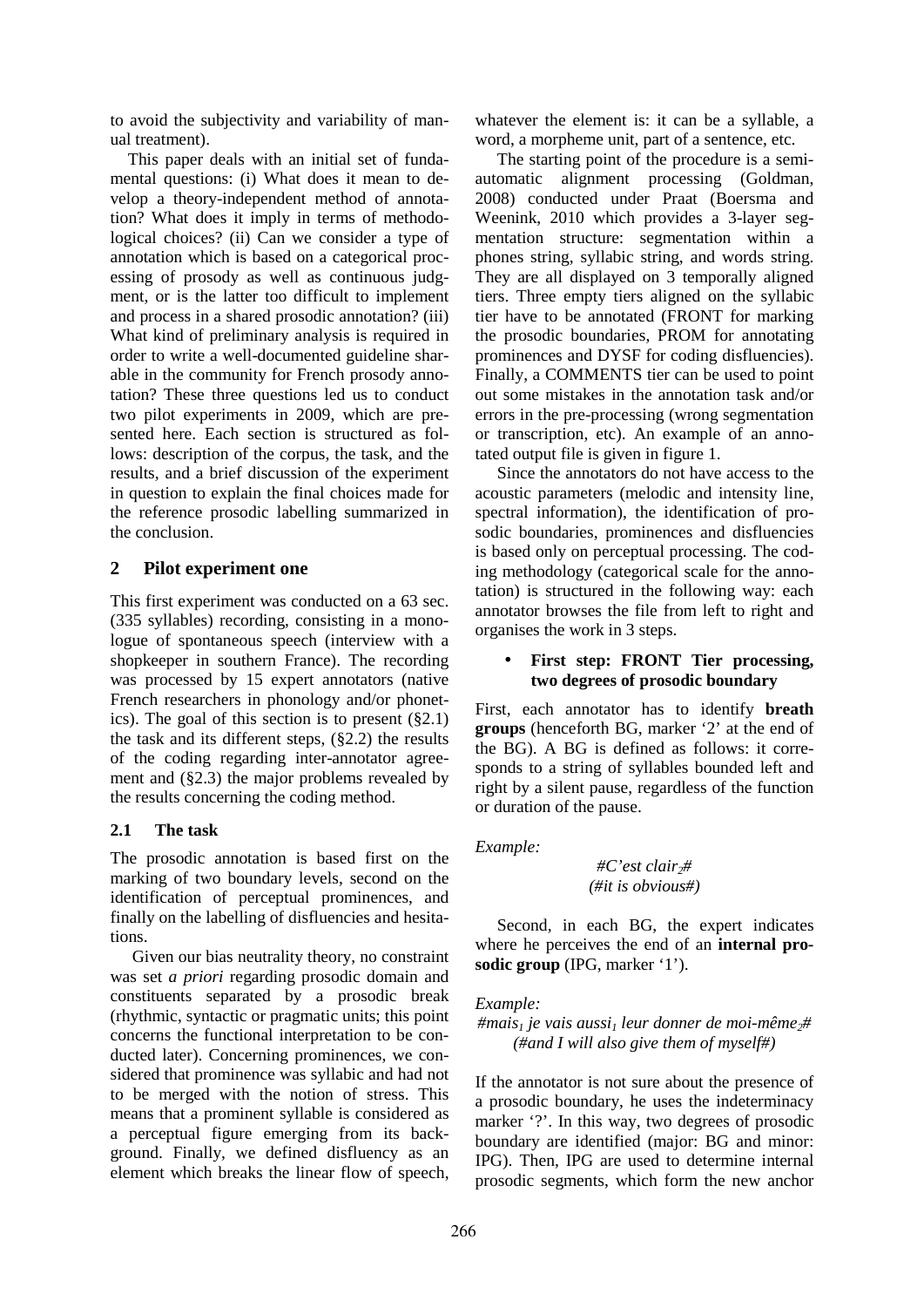points (coding span) for the following processing steps (prominences and disfluencies annotation).

### • **Second step: PROM tier processing**

The marker '1' is associated to syllables perceived as prominent (± terminal: *la re1lation1: the relationship*), and the indeterminacy marker '?' indicates the locations where the annotator hesitates between the presence and the absence of a prominence.

*Example:* 

*La personne? va vous ra1conter sa vie<sup>1</sup> (the man will tell you his life)*.

The accentual clash rule (Dell, 1984; Pasdeloup 1990) is not taken into account. In other words, two or more contiguous syllables can be annotated as prominent.

#### • **Third step: DISF tier processing**

As for the coding of prominences, the experts use the symbol '1' to indicate the disfluencies clearly identified and '?' to point out a hesitation. The latter context is often linked to lengthening and final post-tonic schwa.



Figure 1. Example of prosodic annotation in pilot experiment one. Tiers indicate, from top to bottom: phones, syllables, boundaries (FRONT), prominences (PROM), disfluencies (DISF), graphemic words and comments. The empty segments correspond to any prosodic events detected in which the comment points out an incorrect syllabic labelling.

# **2.2 Results of the coding: inter-annotator agreement in pilot experiment one**

#### • **Agreement measure**

The kappa statistic has been widely used in the past decade to assess inter-annotator agreement in prosodic labelling tasks (Syrdal and McGory, 2000), and in particular the reliability of interannotator agreement in the case of a categorical rating, (Carletta, 1996). Among the many versions proposed in the literature, we selected the *Fleiss' kappa* (Fleiss, 1971), which provides an overall agreement measure over a fixed number of annotators in the case of categorical rating (unlike Cohen's Kappa which only provides a measure of pairwise agreement).



#### • **Results**

Figure 2 presents the Fleiss' kappa agreement for each prosodic label. Indeterminacy markers were simply processed as missing values and removed from the annotation data.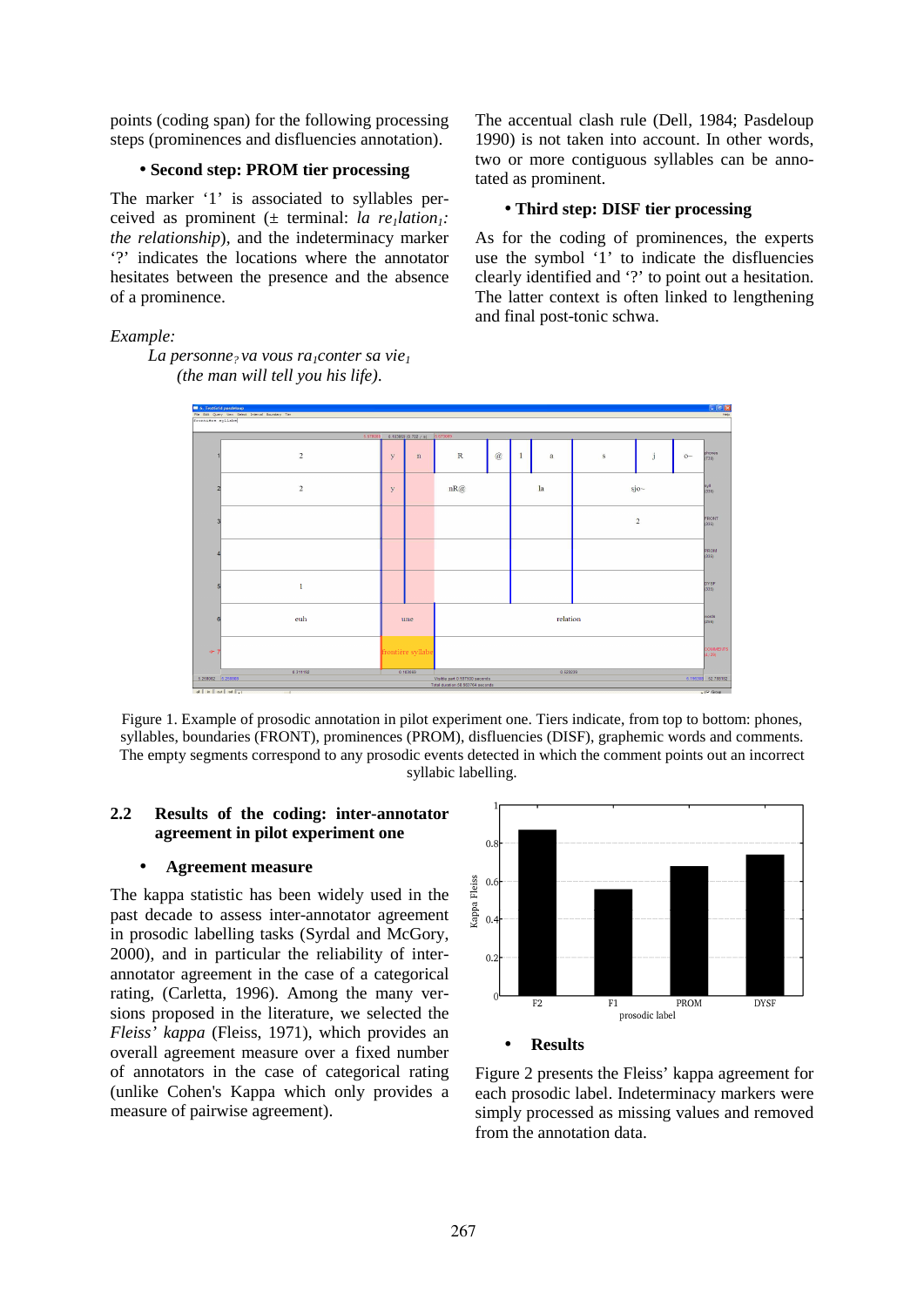Figure 2. Inter-annotator agreement for each prosodic label

These results show moderate agreement on prosodic boundaries for FRONT1 (0.56) and FRONT2 (0.86). While agreement on major prosodic boundaries seems to be strong, it should be remembered that this marker was formally imposed on the annotators in the instructions. Consequently, the score questions the relevancy of the task: if a few annotators did not follow it, it is probably because in specific distributions, the end of a BG does not correspond to a major prosodic boundary. Furthermore, experts noticed that a prosodic break could be stronger at the end of an IPG than at the end of a BG where the silent pause is not necessarily due to a prosodic break, especially in spontaneous speech. Prominence labeling provides moderate agreement (0.68), better than FRONT1, and better than the agreement scores found in the literature for other prominence labelling tasks for French speech (Morel *et al.*,  $2006$ <sup>2</sup>. Finally, disfluency labelling shows substantial agreement, disagreements being mostly due to confusion between the prominent or disfluent status of a syllable.

# **2.3 Conclusion on pilot experiment one**

The results of this first experiment call for the following comments. While identification of hesitations and disfluencies seems to be an easy task, the annotation of prosodic boundaries and prominences raises a set of methodological and linguistic questions: (i) Are the concepts sufficiently well-defined to represent the same prosodic reality for each annotator? (ii) How far are the experts influenced by their theoretical background or phonological knowledge? (iii) To what extent does the fixed coding methodology introduce noise in the labelling (for instance, does the end of a BG systematically correspond to a major prosodic boundary)? (iv) Is a 3-step annotation coding too heavy a cognitive task, incompatible with the principle of economy required by a sharable prosodic annotation scheme?

# **3 Pilot experiment two**

 $\overline{a}$ 

For this second experiment, we chose the same recording (speaker from southern France, 63 sec. of speech) and a second one that was more difficult because of its interactive dimension and because it contains many speech overlaps and disfluencies (3 speakers of Normandy, 60 seconds of speech, 284 syllables to label). The data were processed by 11 experts. This section follows the same organization as section 2.

# **3.1 The task: focus on prosodic packaging**

For this second experiment, we selected to focus the annotation on the most problematic point in the first experiment, namely the coding of prosodic breaks. We conjectured that the lack of agreement derived first from the terminology that the experts were asked to use: the concept of *prosodic boundary*, which is phonologically marked and also theory-dependent, might explain the lack of consensus between experts belonging to different schools. Consequently, each annotator was asked to carry out only one task, called *prosodic packaging*. In this task, the expert had to segment the flow of speech into a string of prosodic packages (Mertens, 1993; Chafe 1998) as far as possible according to his perceptual processing, *i.e.* independently of any underlying functional and formal constraints.

Given the nature of the task, the method of annotation was not imposed, unlike the first experiment. In other words, each annotator fixed his own coding span. Finally the experts were required to carry out a meta-analysis, justifying their coding span and trying to understand and explain the cues they had used for the packaging task (acoustic, rhythmic, syntactic, pragmatic criteria).

Each Praat textgrid is composed of five tiers (see figure 3 below): three tiers are used as anchor points for the annotation (syllables, words and "Loc.", which indicates the speaker changes), and only one tier has to be annotated (prosodic packages); the Comments tier is also displayed with the same function as in experiment one. Four symbols are used for the annotation (continuous scale rating): "?": hesitancy regarding the end of a package; "1": end of a package, weak break with the following package; "2?": indeterminacy regarding the degree of the transition between two packages (weak or strong); "2": strong breaks between two packages.

 $2$ <sup>2</sup> These better results are probably due to the more stringent method of annotation imposed.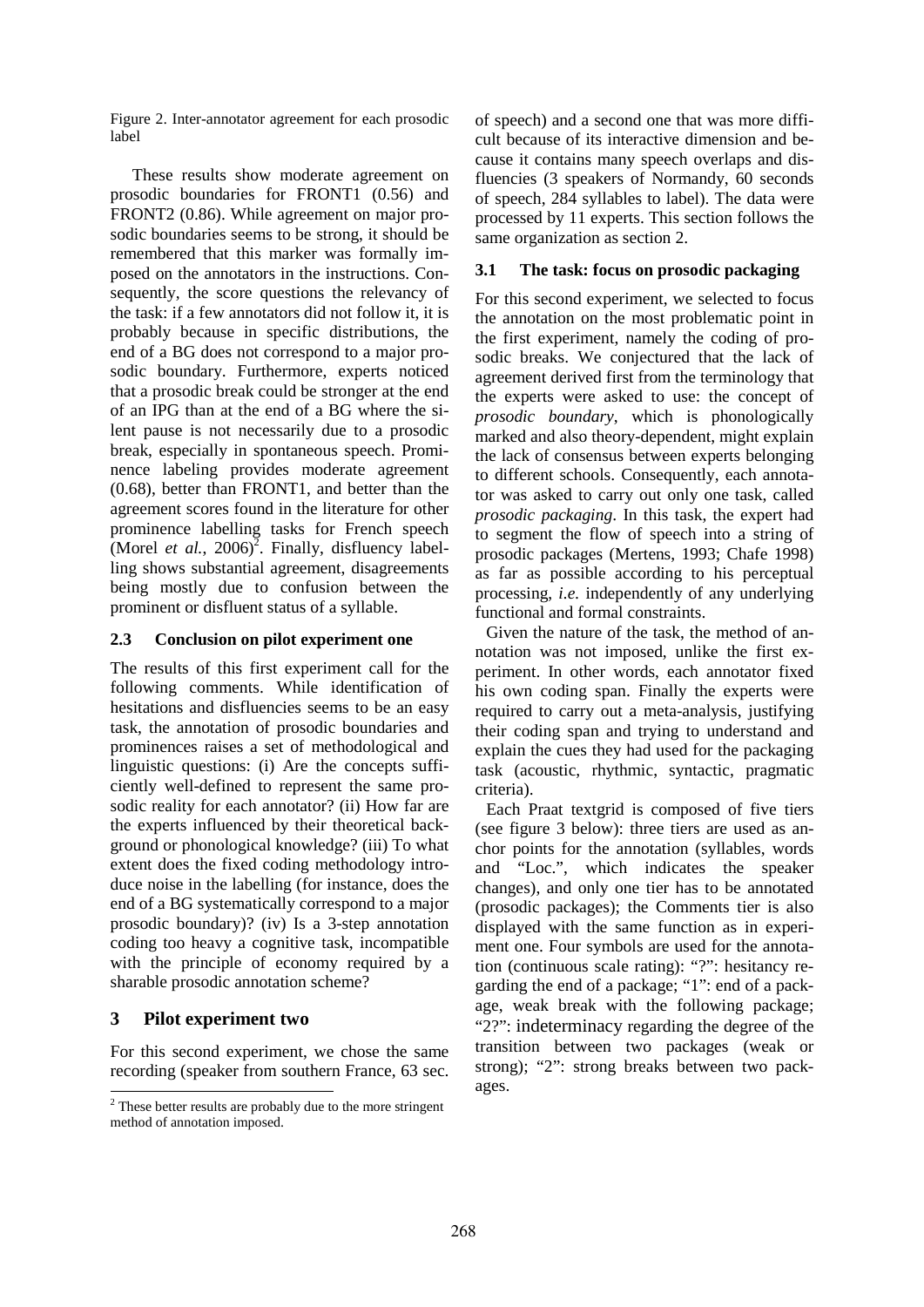

Figure 3. Example of transcription in prosodic packages in pilot experiment 2.Tiers indicate, from top to bottom: syllables, boundaries (FRONT), speakers (LOC, where L1 and L2 mean speaker one and speaker 2, L1-L2 = overlap between the 2 speakers), comments and phonetic words.

#### **3.2 Results of the coding: inter-annotator agreement in pilot experiment two**

#### • **Agreement measures**

In addition to the Fleiss'kappa test used in the first experiment, we introduced here the *Weighted Cohen's Kappa* (Fleiss and Cohen, 1973) which provides a pairwise agreement measure in the case of ordinal categorical rating (categorical labels are ordered along a continuous scale). In particular, weighted Cohen's Kappa weights disagreement according to the nature of the disagreed labels. Linear Cohen's Kappa was used in this experiment.

In this second experiment, we addressed three kind of inter-annotator agreement: (i) **Presence of the end of a prosodic package** (PPP), *i.e.* to what extent did annotators agree about the end of a prosodic package? (ii) **Location of the end of a prosodic package***:* annotators may agree on a PPP, but disagree on the exact location of this boundary. This was measured by adding a tolerance on the location of the PPP (1-order syllable context)*.* (iii) **Strength of the end of PPP**, *i.e.* how much annotators agree about the degree of a prosodic boundary.

Fleiss' kappa was estimated for the first two problems, and Linear Cohen's Kappa for the last (indeterminacy markers being considered as intermediate degrees).

#### • **Results**

Figure 4 presents the agreement scores for the three cases mentioned above and for the two corpora used.



Figure 4. Inter-annotator agreement according to presence, location, and strength of the end of prosodic package.

Overall agreement scores indicate a significantly lower agreement for the second corpus. This is probably related to its higher complexity (low audio quality, high level of interaction, many disfluencies, regional accent) which made the task harder to process. The comparison of **presence** (corpus  $1 = 0.71$ ; corpus  $2 = 0.56$ ) versus **strength** (corpus  $1 = 0.67$ ; corpus  $2 = 0.53$ ) of the end of a prosodic package agreements suggests that categorical rating is more reliable than ordinal rating. In other words, annotators appear to perform better at rating the categorical status of a syllable rather than its precise degree. On the **location** problem, it is first interesting to note that the occurrence of such a location shift is significant in the prosodic labelling. In the present study, the location shift represents respectively 12% and 18% of syllables that were rated as PPP by at least one of the annotators (**balance effect**, see figure 5). Thus, merging these shifts leads to a higher agreement score (corpus  $1 = 0.75$  and corpus  $2 = 0.63$  after merging).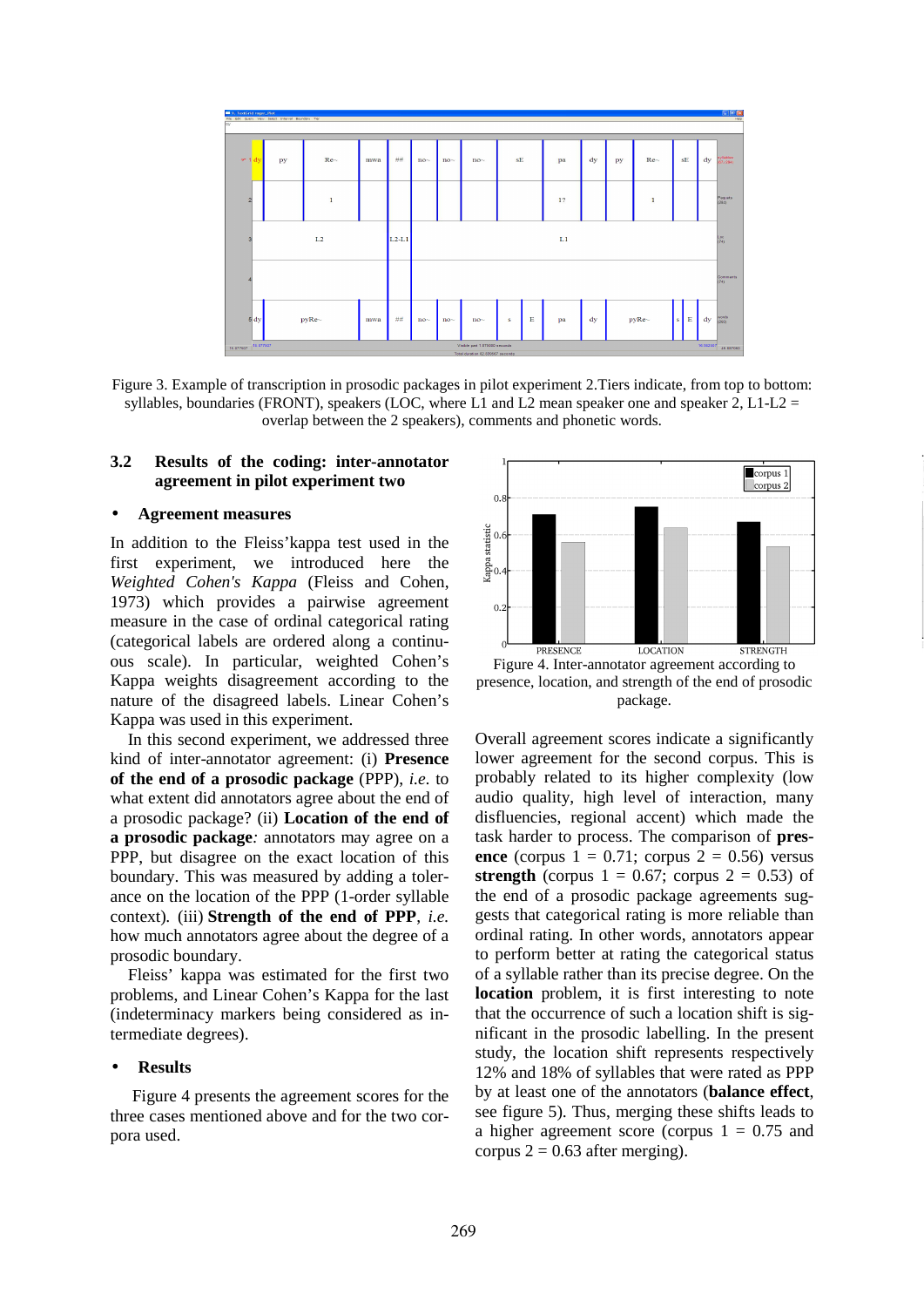

Figure 5. Examples of balance effect in the segment *"son neveu là est en train d'é-"* (*his nephew is there now*)

#### • **Annotator clustering**

Finally, we investigated whether the experts' phonological models affected the way in which they perceive prosodic objects.

First, annotators were labelled by the authors according to their assumed underlying phonological model. This resulted in 4 groups (3 different phonological models + a residual group: two speech engineers involved in signal processing with no phonological model).

The annotators were then hierarchically clustered according to their agreement score (see figure 6). This hierarchical clustering was achieved through complete linkage on semi-euclidean distance between annotator agreement (see Hastie *et al*., 2009 for details)



Figure 6. Agglomerative hierarchical clustering of the annotators according to their agreement on both corpora.

Interestingly, this results in three main clusters that significantly match the three previously defined groups for process annotation: (i) A tonal perception (G1) and syntactic functional approach (Mertens, 1993); (ii) Cognitive processing (G2), trying to segment the flow of speech independently of syntactic constraints (Lacheret, 2007; see the notion of flow of thought in Chafe, 1998); (iii) a formal approach (G3) based on prosodic phonology (Nespor and Vogel, 1986) and the problem of mapping between prosodic structure and generative syntax (Selkirk, 1984).

#### **3.3 Conclusion on pilot experiment two**

Two main conclusions emerge from this second experiment. (i) Even if prosodic constructions are in many respects continuous mechanisms, it seems more realistic for the time being to consider a method based on a categorical annotation. (ii) This second experiment confirms that the experts' phonological models significantly affect annotation and questions the reliability of expert annotation. However further investigation is needed and a comparison with non-expert annotators must be conducted before drawing any definitive conclusions.

#### **4 Conclusion**

Given the results of pilot experiments 1 and 2, we conclude that neither the static concept of **prosodic boundary**, nor its dynamic substitute **prosodic packaging** leads to a high interannotator consensus. In other words, these two concepts are probably too dependent on different levels of processing (syntactic, phonological, and rhythmic) and each annotator, depending on his own definition of the notion (formal or functional) will focus on one aspect or another. Con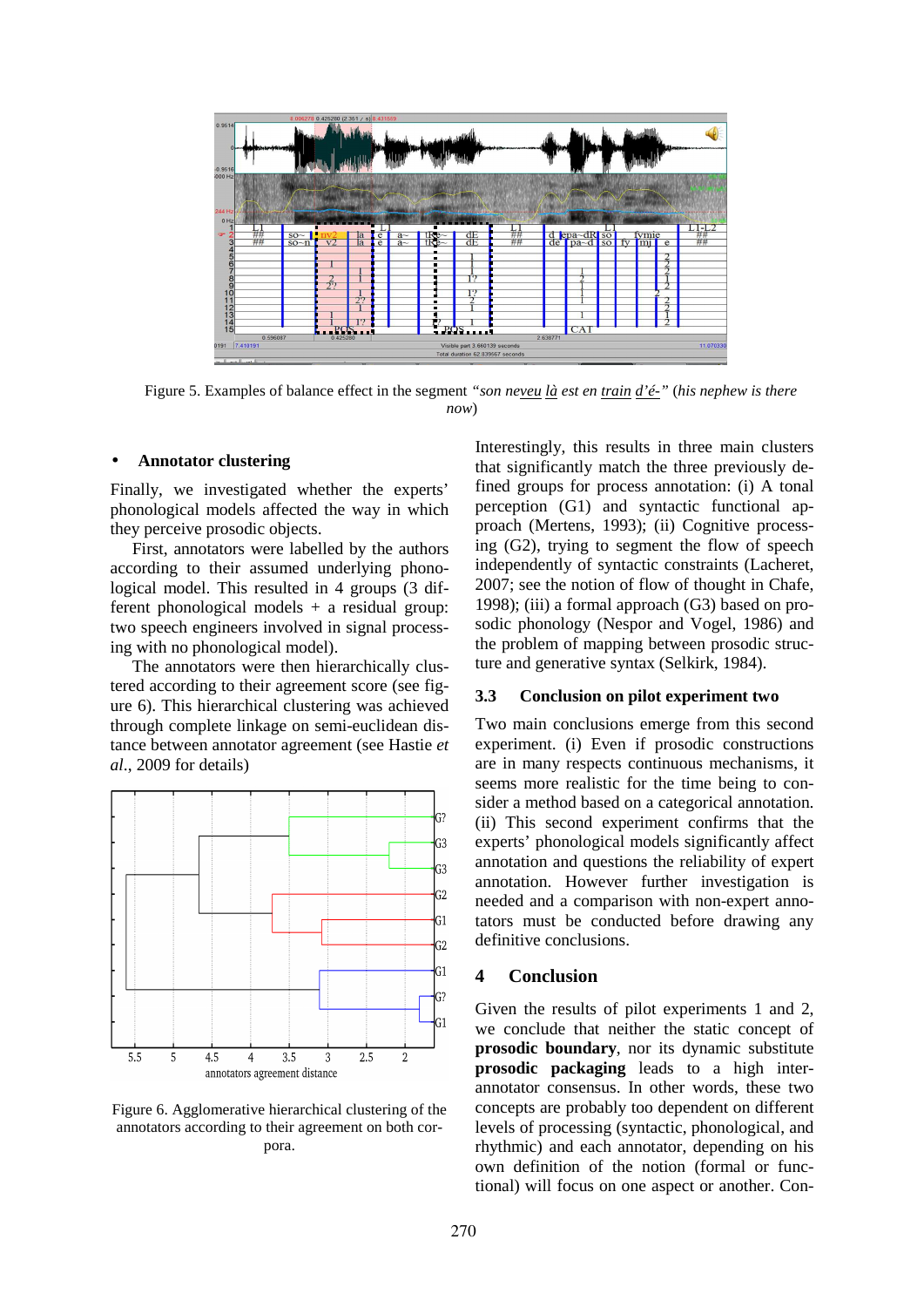sequently, even if precise instructions are given for annotation, the labelled data still remain heterogeneous. Therefore, these two concepts should not be used as the basis for the development of a shared prosodic annotation method aiming to establish a reference prosodic corpus and annotation software, which are essential tools in handling large volumes of speech data. In contrast, we hypothesize that prominence annotation based on perceptual criteria represents the cornerstone of speech prosodic segmentation, as prosodic structure will be generated from prominence labelling. Although the results of the first pilot experiment are rather poor 0.68), recent experiments have shown that the scores rise (0.86) after training sessions (Avanzi *et al* 2010b). We have therefore decided to focus our annotation guideline on the labelling of prominences (two levels of prominence: strong or weak) and disfluencies (hesitations, false starts, speaker overlaps, post-tonic schwas, etc.). The method does not depend on some abstract property of words or groups of words, as in the case of lexical stress (Martin, 2006; Poiré, 2006; Post *et al.* 2006), but is based on a neutral phonetic definition of prominence, associated with perceptual salience in the context of the speech background. This approach has the advantage of being consensual, whatever the theoretical framework adopted. Based on these criteria, a one day training session has been organized for 5 novice annotators (students in linguistics) in order to annotate 3.30 hours of different speech genres (private, public, professional), over 2 months (from February to April 2010). For each genre a monologal and an interactional sample of around 5 minutes (42 speech files altogether) have to be labelled. Prominences and disfluencies are coded on two independent tiers.

The annotation deliverable will be processed during the spring by five experts who will have to perform four tasks: (i) compute the interannotator scores applying the statistical measures used in the two pilot experiments; (ii) diagnose the distributions with the poorest scores for all the samples; (iii) diagnose the genres with the worst scores and (iv) make explicit decisions to provide an output prosodic reference annotation and to enhance automatic prominence detection software (see for French: Avanzi *et al.*, 2010a; Martin 2010; Obin *et al.* 2008a, 2008b, 2009; Simon *et al.* 2008).

# **Acknowledgements**

This research is supported by the Agence Nationale de la Recherche (ANR-07-CORP-030-01, "Rhapsodie – Corpus prosodique de référence du français parlé"). We would like to thanks our colleagues from LPL (Aix-en-Provence), ERSS (Toulouse), Ircam (Paris), MODYCO (Paris) and also University of Geneve (Switzerland), Louvain-la-Neuve, Leuven (Belgium) to have conduct this work for *Rhapsodie*.

#### **References**

- Mathieu Avanzi, Anne Lacheret and Anne-Catherine Simon. 2010. *Proceedings of Prosodic Prominence, Speech Prosody 2010 Satellite Workshop, Chicago, May 10th* .
- Mathieu Avanzi, Anne Lacheret and Bernard Victorri. 2010a. A Corpus-Based Learning Method for Prominences Detection in Spontaneous Speech. *Proceedings of Prosodic Prominence, Speech Prosody 2010 Satellite Workshop, Chicago, May 10th* .
- Mathieu Avanzi, Anne-Catherine Simon, Jean-Philippe Goldman and Antoine Auchlin, 2010b. C-PROM. An annotated corpus for French prominence studies. *Proceedings of Prosodic Prominence, Speech Prosody 2010 Satellite Workshop, Chicago, May 10th* .
- Frédéric Beaugendre, Christophe d'Alessandro, Anne Lacheret-Dujour and Jacques Terken. 1992. A Perceptual Study of French Intonation. *Proceedings of the International Conference on Spoken Language Processing*, J. Ohala (ed.), Canada, 739-742.
- Paul Boersma and David Weenink. 2010. Praat: doing phonetics by computer (version 5.1), www.praat.org*.*
- Jeska Buhmann, Johanneke Caspers, Vincent J. van Heuven, Heleen Hoekstra, Jean-Pierre Mertens and Marc Swerts. 2002. Annotation of prominent words, prosodic boundaries and segmental lengthening by non-expert transcribers in the Spoken Dutch Corpus. *Proceedings of LREC2002*, Las Palmas, 779-785.
- Jean Carletta, 1996. Assessing agreement on classification tasks: the Kappa statistic. *Computational Linguistics*, 22(2):249-254.
- Wallace Chafe. 1998. Language and the Flow of Thought. *New Psychology of language*, M. Tomasello (ed.), New Jersey, Lawrence Erlbraum Publishers, 93-111.
- Emmanuela Cresti and Massimo Moneglia, eds. 2005. *C-ORAL-ROM. Integrated Reference Corpora for Spoken Romance Languages*, Studies in Corpus Linguistics 15. Amsterdam, Benjamins.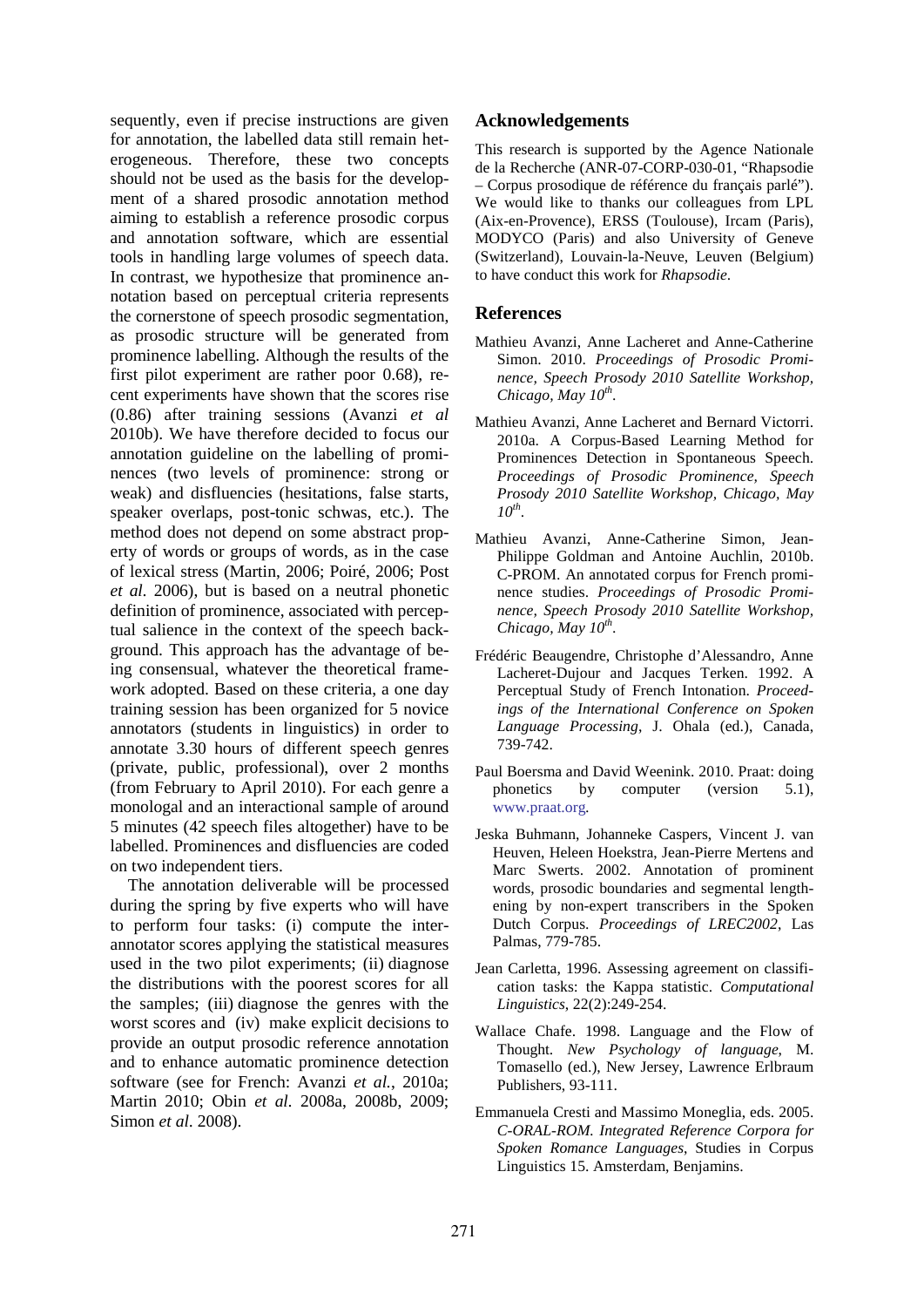- Elisabeth Delais-Roussarie. 2005. *Phonologie et grammaire, étude et modélisation des interfaces prosodiques*. Mémoire d'habilitation à diriger des recherches, Toulouse.
- François Dell. 1984. L'accentuation dans les phrases françaises. *Forme sonore du langage, structure des représentations en phonologie*, F. Dell *et al*. Paris, Hermann, 65-122.
- Joseph L. Fleiss. 1971. Measuring nominal scale agreement among many raters. *Psychological Bulletin*, 76(5):378–382.
- Joseph L. Fleiss and Jacob Cohen. 1973. The equivalence of weighted kappa and the intraclass correlation coefficient as measures of reliability. *Educational and Psychological Measurement*, 33:613- 619.
- Jean-Philippe Goldman. 2008. EasyAlign: a semi-automatic phonetic alignment tool under Praat, http://latlcui.unige.ch/phonetique*.*
- Trevor Hastie, Robert Tibshirani and Jerome Friedman, 2009. Hierarchical clustering. *The Elements of Statistical Learning* (2<sup>nd</sup> ed.). New York: Springer, 520-528.
- Daniel Hirst and Albert Di Cristo. 1998. *Intonation Systems: A Survey of Twenty Languages*, Cambridge, Cambridge University Press.
- David House.1990. *Tonal perception in Speech*, Lund University Press.
- Sun Ah Jun and Cécile Fougeron. 2002. The Realizations of the Accentual Phrase for French Intonation", *Probus*, 14:147-172.
- Anne Lacheret. 2007. Prosodie du discours, une interface à multiples facettes. *Nouveaux Cahiers de linguistique française*, 28:7-40.
- Philippe Martin. 2003. ToBI : l'illusion scientifique? *Actes du colloque international Journées Prosodie 2001. Université de Grenoble*, 109-113.
- Philippe Martin. 2006. La transcription des proéminences accentuelles : mission impossible?, *Bulletin de phonologie du français contemporain*, 6:81-88.
- Philippe Martin. 2010. Prominence Detection without Syllabic Segmentation, *Proceedings of Prosodic Prominence, Speech Prosody 2010 Satellite Workshop, Chicago, May 10th* .
- Piet Mertens. 1993. Intonational Grouping, boundaries, and syntactic structure in French. *Working Papers Lund University*, 41:156-159.
- Piet Mertens. 2004. The Prosogram: Semi-Automatic Transcription of prosody based on a Tonal Perception Model. *Proceedings of Speech Prosody 2004, Nara, Japan*. 549-552.
- Michel Morel, Anne Lacheret-Dujour, Chantal Lyche,

Morel M. and François Poiré. 2006. "Vous avez dit proéminence?, *Actes des 26èmes journées d'étude sur la parole, Dinard, France*. 183-186.

- Marina Nespor and Irene Vogel. 1986. *Prosodic Phonology*, Foris, Dordrecht
- Nicolas Obin, Xavier Rodet and Anne Lacheret-Dujour. 2008a. French prominence: a probabilistic framework. *Proceedings of ICASSP'08*, Las Vegas, U.S.A.
- Nicolas Obin, Jean-Philippe Goldman, Mathieu Avanzi and Anne Lacheret. 2008b. Comparaison de trois outils de détection automatique de proéminences en français parlé. *Actes des 27èmes journées d'étude sur la parole,* Avignon, France.
- Nicolas Obin, Xavier Rodet and Anne Lacheret-Dujour. 2009. A Syllable-Based Prominence Detection Model Based on Discriminant Analysis and Context-Dependency, *Proceedings of SPE-COM'09,* St-Petersburg, Russia.
- Valérie Pasdeloup. 1990. *Modèle de règles rythmiques du français appliqué à la synthèse de la parole*, PhD, Université de Provence.
- François Poiré. 2006. La perception des proéminences et le codage prosodique, *Bulletin de phonologie du français contemporain*, 6:69-79.
- Brechtje Post. 2000. *Tonal and phrasal structures in French intonation*. The Hague, Thesus.
- Brechtje Post, Elisabeth Delais-Roussarie and Anne Catherine Simon. 2006. IVTS, un système de transcription pour la variation prosodique, *Bulletin de phonologie du français contemporain*, 6:51-68.
- Elisabeth Selkirk. 1984. *Phonology and Syntax: the Relation between Sounds and Structure*. Cambridge, Cambridge MIT Press.
- Kim Silverman, Mary Beckman, John Pitrelli, Mary Ostendorf, Colin Wightman, Patti Price, Janet Pierrehumbert and Julia Hirschberg. 1992. ToBI: A standard for Labeling English prosody, *Proceedings of the International Conference on Spoken Language Processing (ICSLP)*. 867-870.
- Anne Catherine Simon, Mathieu Avanzi, Jean-Philippe Goldman, 2008. La détection des proéminences syllabiques. Un aller-retour entre l'annotation manuelle et le traitement automatique. *Actes du 1er Congrès Mondial de Linguistique Française*, *Paris*.1673-1686.
- Caroline L. Smith. 2009. Naïve listeners' perceptions of French prosody compared to the predictions of theoretical models. *Proceedings of the third symposium Prosody/discourse interfaces, Paris, September 2009*.
- Ann K. Syrdal and Julia McGory. 2000. Intertranscribers Reliability of ToBI Prosodic Labelling. *Proceedings of the International Conference on*